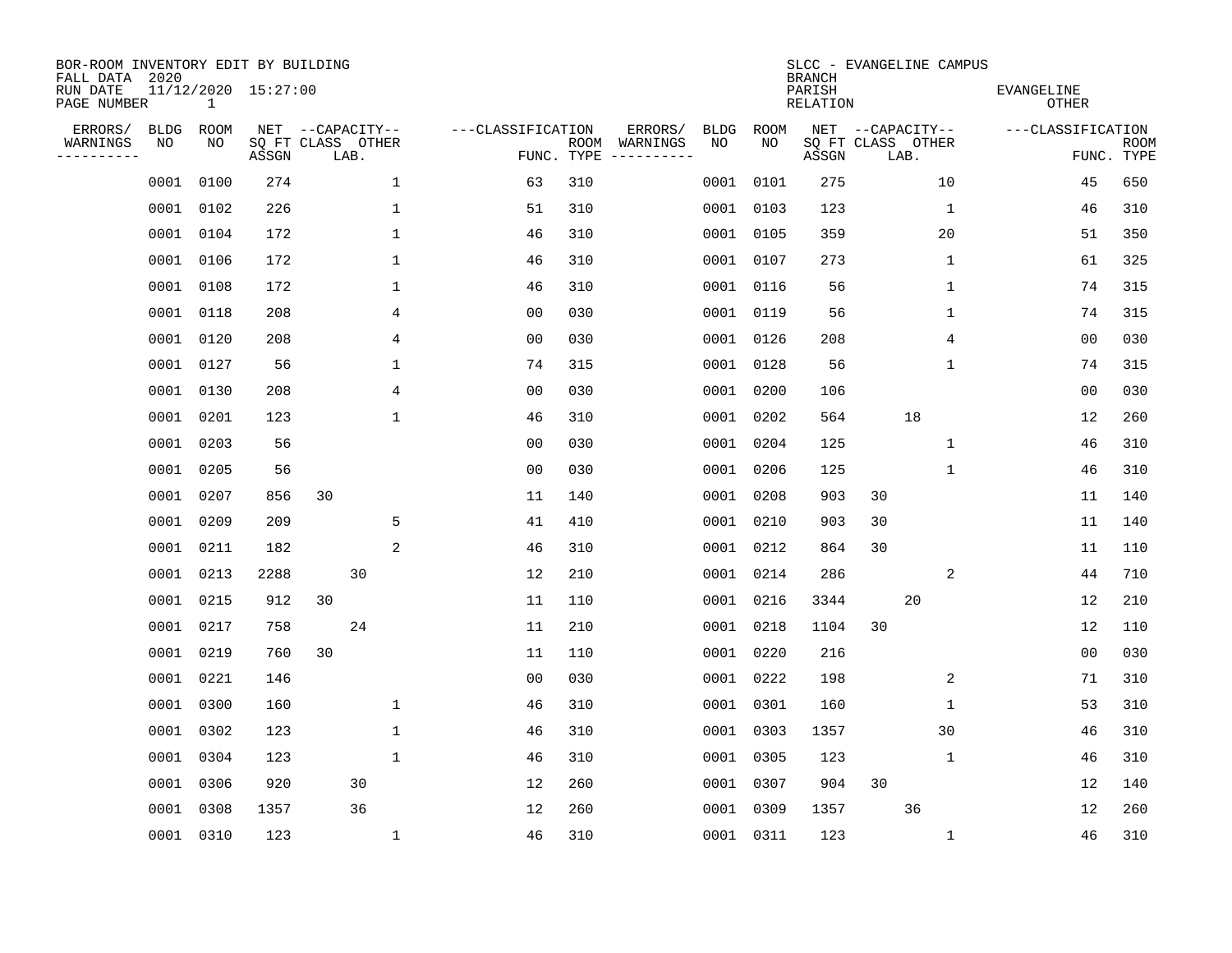| BOR-ROOM INVENTORY EDIT BY BUILDING<br>FALL DATA<br>RUN DATE | 2020       |               | 11/12/2020 15:27:00 |                                       |                   |            |                     |            |            | <b>BRANCH</b><br>PARISH                          | SLCC - EVANGELINE CAMPUS                                                                                                                            | EVANGELINE        |            |
|--------------------------------------------------------------|------------|---------------|---------------------|---------------------------------------|-------------------|------------|---------------------|------------|------------|--------------------------------------------------|-----------------------------------------------------------------------------------------------------------------------------------------------------|-------------------|------------|
| PAGE NUMBER                                                  |            | $\mathcal{L}$ |                     |                                       |                   |            |                     |            |            | RELATION                                         |                                                                                                                                                     | OTHER             |            |
| ERRORS/<br>WARNINGS                                          | BLDG<br>NO | ROOM<br>NO    |                     | NET --CAPACITY--<br>SQ FT CLASS OTHER | ---CLASSIFICATION | ROOM       | ERRORS/<br>WARNINGS | BLDG<br>NO | ROOM<br>NO |                                                  | NET --CAPACITY--<br>SQ FT CLASS OTHER                                                                                                               | ---CLASSIFICATION | ROOM       |
|                                                              |            |               | ASSGN               | LAB.                                  |                   | FUNC. TYPE | ----------          |            |            | ASSGN                                            | LAB.                                                                                                                                                |                   | FUNC. TYPE |
|                                                              | 0001       | 0312          | 123                 | 2                                     | 46                | 310        |                     |            | 0001 0313  | 123                                              | 2                                                                                                                                                   | 46                | 310        |
|                                                              |            | 0001 0314     | 96                  |                                       | 45                | 115        |                     | 0001       | 0400       | 56                                               |                                                                                                                                                     | 00                | 030        |
|                                                              | 0001       | 0401          | 112                 |                                       | 46                | 310        |                     |            | 0001 0402  | 364                                              |                                                                                                                                                     | 0 <sub>0</sub>    | 030        |
|                                                              | 0001       | 0403          | 2231                |                                       | 00                | 030        |                     |            |            | TOTAL NUMBER CLASSROOMS<br>TOTAL NUMBER LABS 210 | TOTAL ASSIGNABLE & UNASSIGNABLE SOFT:<br>TOTAL NET ASSIGN SQ. FT. IN ROOM FILE<br>TOTAL NUMBER COMPUTER CLASSROOMS<br>TOTAL NUMBER SPECIAL LABS 220 | 28,121<br>24,058  |            |